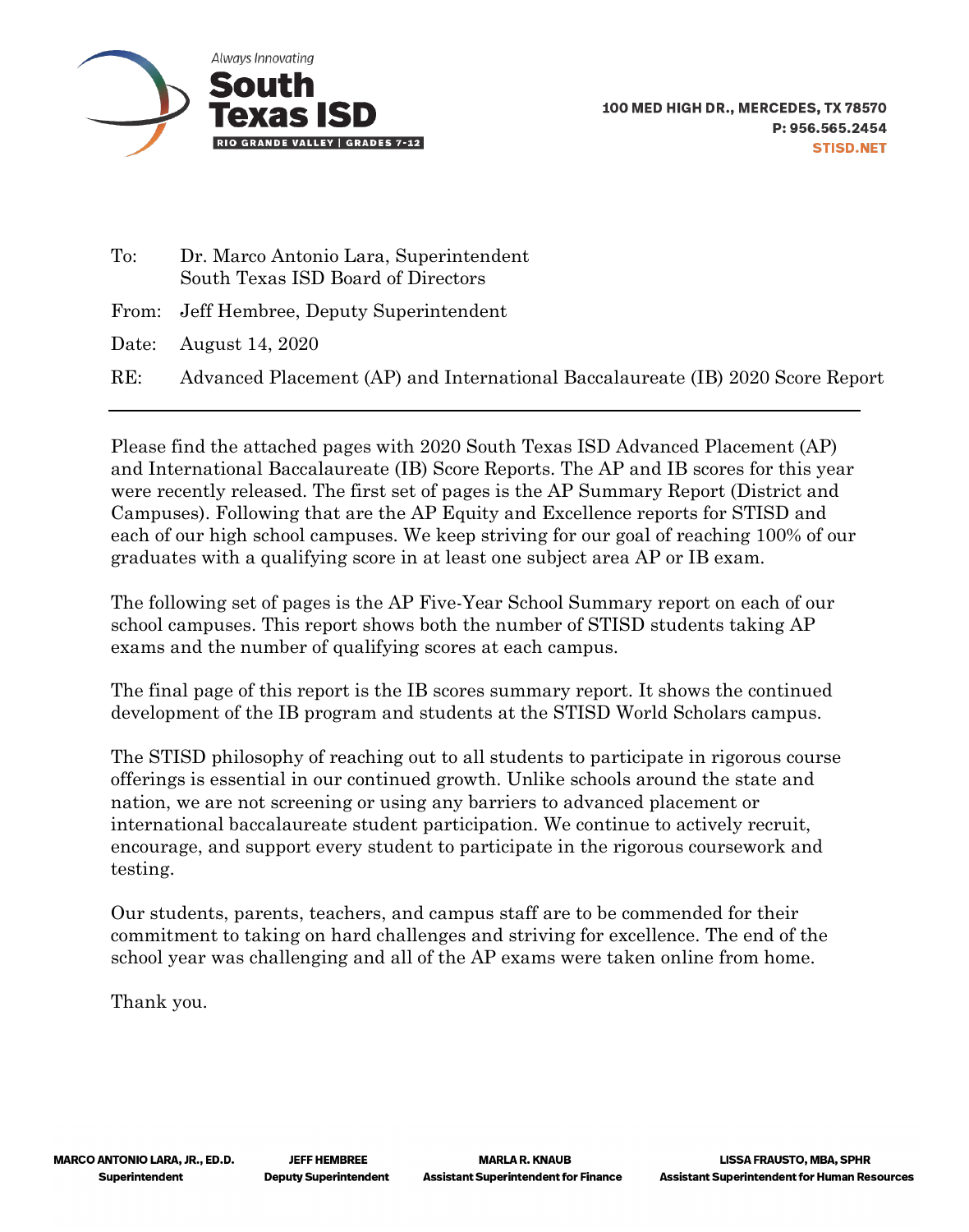# South Texas ISD Advanced Placement **District** Level Data

| <b>Advanced Placement (AP)</b>    |       |       |                     |       |       |                                              |       |  |  |
|-----------------------------------|-------|-------|---------------------|-------|-------|----------------------------------------------|-------|--|--|
|                                   | 2014  | 2015  | 2016                | 2017  | 2018  | 2019                                         | 2020  |  |  |
| Participation Count # of Students |       |       |                     |       |       |                                              |       |  |  |
| Taking At Least One AP Exam       | 1,625 |       | $1,514$ 1,426 1,462 |       |       | $1,550$ 1,769                                | 1,537 |  |  |
| Participation Count Total # of AP |       |       |                     |       |       |                                              |       |  |  |
| Exams Administered                | 4,417 | 4,054 | 3,841               | 4,101 | 4,041 | 4,758                                        | 3,751 |  |  |
| Number of Students With At        |       |       |                     |       |       |                                              |       |  |  |
| Least One AP Exam With A Score    |       |       |                     |       |       |                                              |       |  |  |
| of 3 or Higher                    | 754   | 741   | 694                 | 718   | 772   | 794                                          | 789   |  |  |
| Percentage of Students With At    |       |       |                     |       |       |                                              |       |  |  |
| Least One AP Exam With A Score    |       |       |                     |       |       |                                              |       |  |  |
| of 3 or Higher                    | 46%   | 49%   | 49%                 | 49%   | 50%   | 45%                                          | 51%   |  |  |
| Percentage of Seniors Passing At  |       |       |                     |       |       |                                              |       |  |  |
| Least One AP Exam Any Year        |       |       |                     |       |       | $62.4\%$ 70.0% 68.8% 67.0% 68.1% 66.3% 64.2% |       |  |  |
| Number of AP Scholars             | 225   | 250   | 242                 | 272   | 288   | 273                                          | 293   |  |  |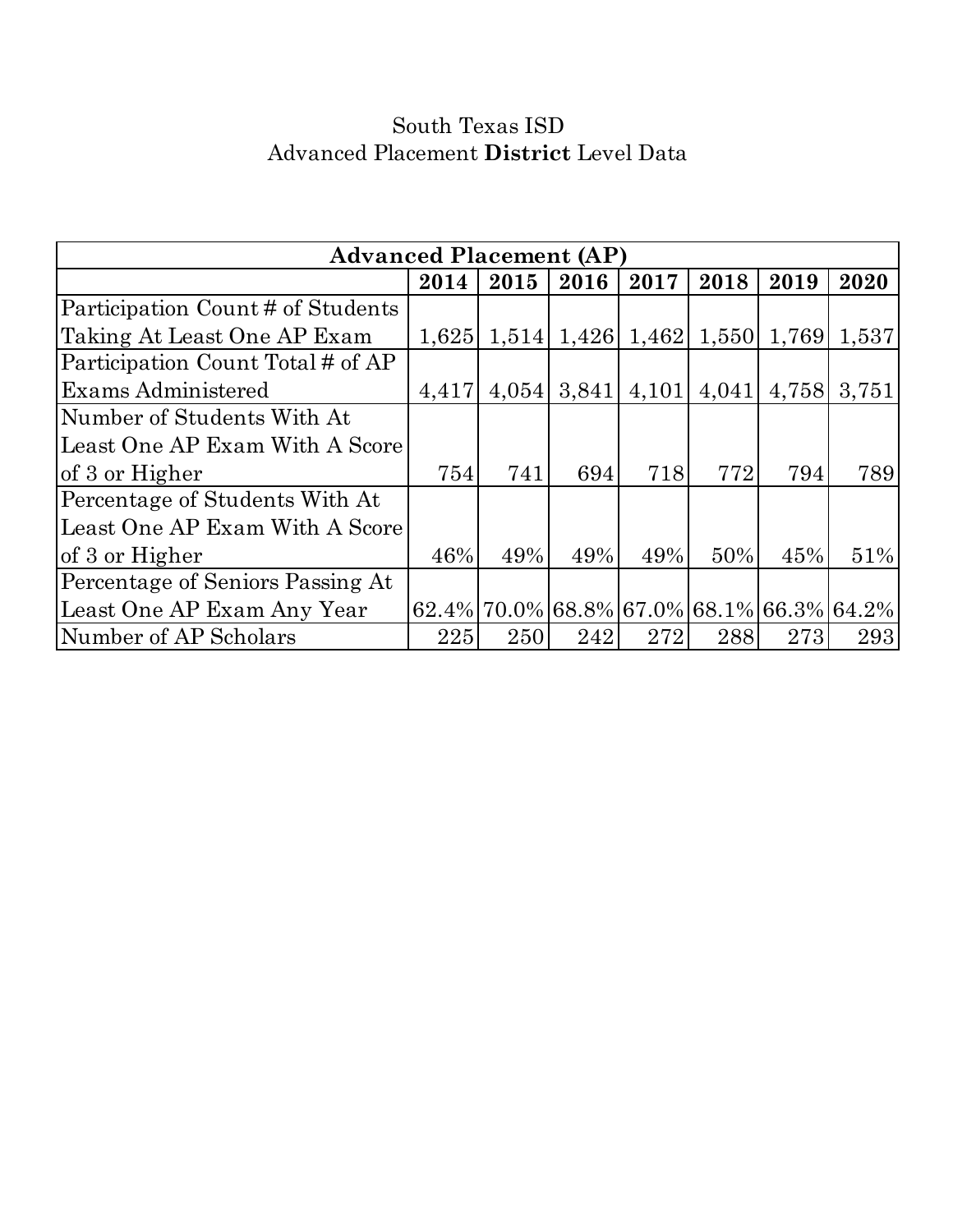## Advanced Placement **Campus** Level Data South Texas ISD

| <b>AP Students</b>         |       |       |       |       |       |       |       |
|----------------------------|-------|-------|-------|-------|-------|-------|-------|
|                            | 2014  | 2015  | 2016  | 2017  | 2018  | 2019  | 2020  |
| <b>World Scholars</b>      | 419   | 351   | 294   | 260   | 284   | 250   | 6     |
| Medical Professions        | 301   | 314   | 350   | 417   | 451   | 635   | 677   |
| <b>Health Professions</b>  | 498   | 435   | 410   | 388   | 414   | 463   | 434   |
| Science Academy            | 407   | 414   | 372   | 397   | 389   | 410   | 396   |
| <b>Preparatory Academy</b> |       |       |       |       | 12    | 11    | 4     |
| <b>Rising Scholars</b>     |       |       |       |       |       |       | 20    |
| <b>District Total</b>      | 1,625 | 1,514 | 1,426 | 1,462 | 1,550 | 1,769 | 1,537 |

| <b>Number of AP Exams Taken</b> |       |       |       |       |       |       |       |
|---------------------------------|-------|-------|-------|-------|-------|-------|-------|
| # exams                         | 2014  | 2015  | 2016  | 2017  | 2018  | 2019  | 2020  |
| <b>World Scholars</b>           | 938   | 725   | 587   | 606   | 576   | 512   | 6     |
| <b>Medical Professions</b>      | 874   | 849   | 796   | 1,024 | 1,020 | 1,610 | 1,540 |
| <b>Health Professions</b>       | 1,353 | 1,156 | 1,100 | 1,039 | 1,120 | 1,292 | 1,118 |
| Science Academy                 | 1,252 | 1,324 | 1,358 | 1,432 | 1,313 | 1,333 | 1,062 |
| <b>Preparatory Academy</b>      |       |       |       |       | 12    |       | 4     |
| <b>Rising Scholars</b>          |       |       |       |       |       |       | 21    |
| <b>District Total</b>           | 4,417 | 4,054 | 3,841 | 4,101 | 4,041 | 4,758 | 3,751 |

| Number of Students with a Score of 3 or Higher |      |      |      |      |      |      |                |
|------------------------------------------------|------|------|------|------|------|------|----------------|
|                                                | 2014 | 2015 | 2016 | 2017 | 2018 | 2019 | 2020           |
| <b>World Scholars</b>                          | 137  | 120  | 133  | 88   | 92   | 79   | $\overline{0}$ |
| <b>Medical Professions</b>                     | 97   | 120  | 103  | 149  | 179  | 218  | 274            |
| <b>Health Professions</b>                      | 254  | 230  | 198  | 216  | 225  | 225  | 246            |
| Science Academy                                | 266  | 271  | 260  | 265  | 268  | 261  | 265            |
| Preparatory Academy                            |      |      |      |      |      | 11   | 4              |
| <b>Rising Scholars</b>                         |      |      |      |      |      |      | 14             |
| <b>District Total</b>                          | 754  | 741  | 694  | 718  | 772  | 794  | 789            |

| Percentage of Students with a Score of 3 or Higher |      |      |      |      |      |      |      |
|----------------------------------------------------|------|------|------|------|------|------|------|
|                                                    | 2014 | 2015 | 2016 | 2017 | 2018 | 2019 | 2020 |
| <b>World Scholars</b>                              | 33%  | 34%  | 45%  | 34%  | 33%  | 32%  | 0%   |
| Medical Professions                                | 32%  | 38%  | 29%  | 36%  | 40%  | 34%  | 41%  |
| <b>Health Professions</b>                          | 51%  | 53%  | 48%  | 56%  | 54%  | 49%  | 57%  |
| Science Academy                                    | 65%  | 65%  | 70%  | 67%  | 69%  | 64%  | 67%  |
| <b>Preparatory Academy</b>                         |      |      |      |      | 67%  | 100% | 100% |
| <b>Rising Scholars</b>                             |      |      |      |      |      |      | 70%  |
| District %                                         | 46%  | 49%  | 49%  | 49%  | 50%  | 45%  | 51%  |

| Percentage of Seniors Passing at Least One AP Exam |             |       |       |       |       |       |       |
|----------------------------------------------------|-------------|-------|-------|-------|-------|-------|-------|
|                                                    | <b>2014</b> | 2015  | 2016  | 2017  | 2018  | 2019  | 2020  |
| <b>World Scholars</b>                              | 52.2%       | 62.7% | 63.2% | 62.4% | 66.7% | 46.1% | 44.0% |
| Med Academy                                        | 61.5%       | 76.2% | 64.9% | 68.6% | 66.9% | 65.7% | 65.5% |
| Med High                                           | 57.3%       | 65.3% | 68.7% | 59.2% | 61.3% | 78.3% | 63.3% |
| Science Academy                                    | 81.3%       | 77.4% | 74.7% | 76.2% | 78.9% | 72.7% | 79.6% |
| District %                                         | 62.4%       | 70.0% | 68.8% | 67.0% | 68.1% | 66.3% | 64.2% |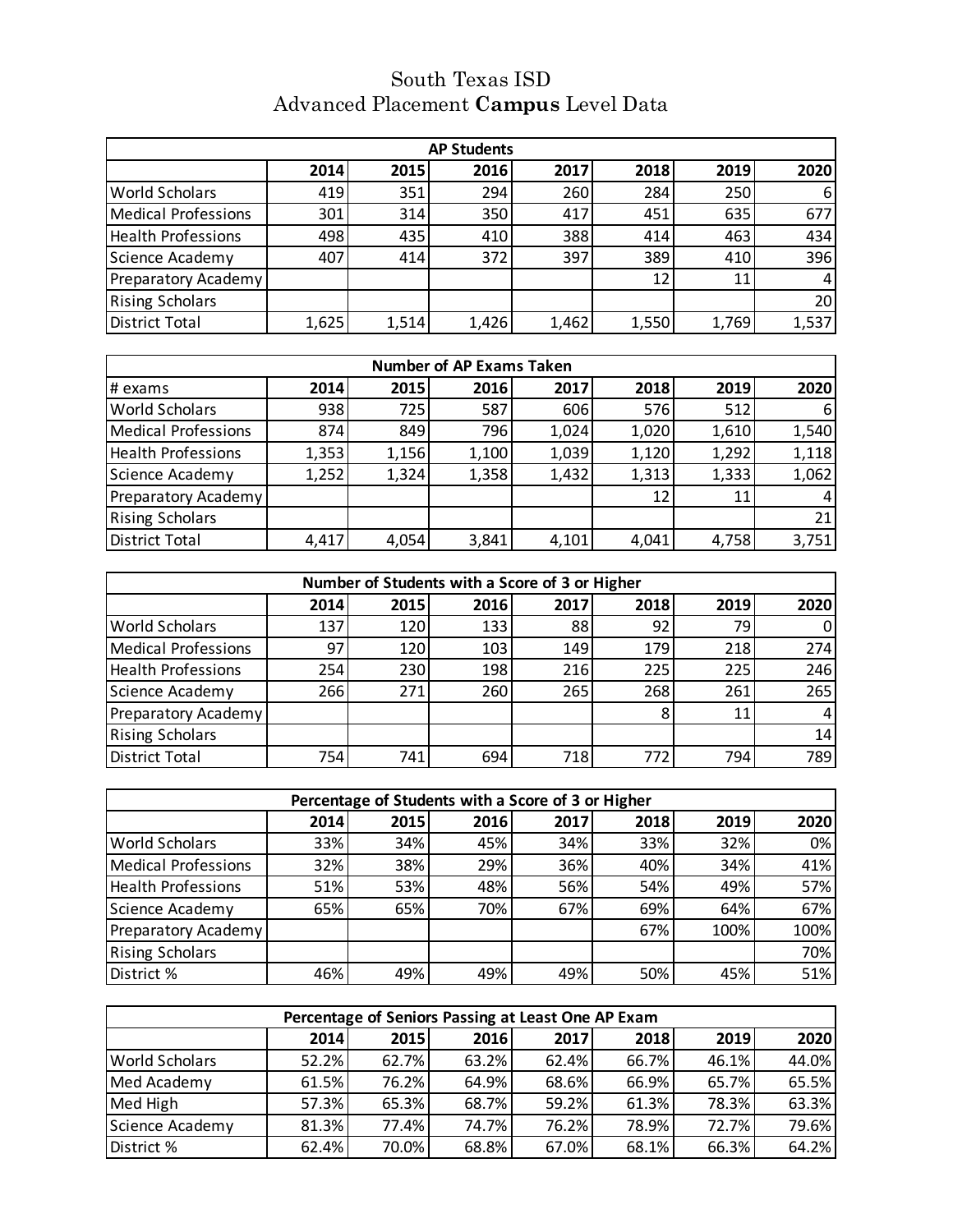| <b>CollegeBoard</b> | AP( |  |
|---------------------|-----|--|
|---------------------|-----|--|

(https://www.collegeboard.org/)

### Equity and Excellence, Aggregated for Districts - 2020

 Data Updated: August 12, 2020 Report Run: August 14, 2020

South Texas Independent School District (D224630)

This report provides you with a means to assess both the equity and excellence of your district's AP program. Specifically, it shows the proportion of your district's entire senior class who scored a 3 or higher on an AP Exam at any point during high school. Additionally, you can see what percentage of your district's entire tenth, eleventh, and twelfth grade classes took and scored a 3 or higher on at least one AP Exam in May 2020.

In this calculation, students who score a 3 or higher on an AP Exam are counted only once, regardless of how many AP Exams they took and were successful in. There is no way to inflate this percentage by restricting access to AP; students who earn 1s or 2s on AP Exams neither increase nor reduce the percentage. In addition, by showing the proportion of the overall population — not just the AP classroom — educators are better able to determine the extent to which their overall population is receiving access to advanced academics in high school.

Note: Your district's enrollment count is the sum of the district's school enrollment counts submitted by each school's AP Coordinator when placing their school's order for AP Exams.

| <b>Group</b>                | Percentage | How is this calculated?                                                                                                                                                     |
|-----------------------------|------------|-----------------------------------------------------------------------------------------------------------------------------------------------------------------------------|
| Graduating Class<br>Summary | $64.2%$ *  | Number of your district's seniors who scored 3 or higher on at least one AP Exam at any<br>point during high school divided by the total number of your district's seniors. |
| 12th Grade                  | $30.8%$ *  |                                                                                                                                                                             |
| 11th Grade                  | $33.1%$ *  | Number of AP students per grade level who scored 3 or higher on at least one AP Exam this<br>year divided by the total number of students in each grade.                    |
| 10th Grade                  | $24.5%$ *  |                                                                                                                                                                             |

If an asterisk (\*) appears in the table above it indicates that not all schools in the district were included in this calculation because one or more schools did not submit an enrollment count for this grade level.

If 'n/a' appears in the table above, the percentage is not available because none of the schools in the district submitted an enrollment count for this grade level.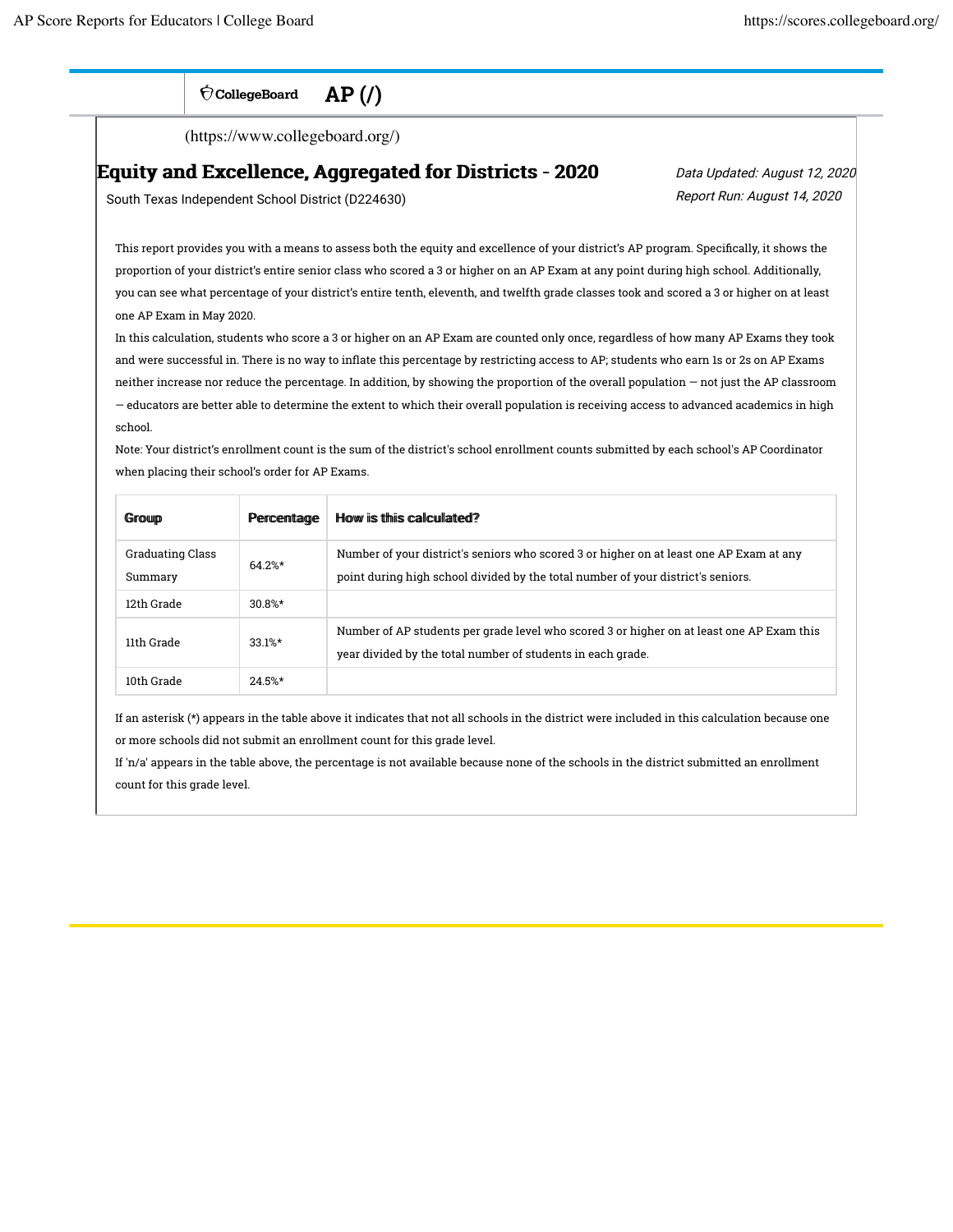$\bigcirc$  CollegeBoard  $AP($ 

(https://www.collegeboard.org/)

#### Equity and Excellence - 2020 Customize

South Texas ISD World Scholars (442149)

Data Updated: July 03, 2020 Report Run: August 14, 2020

This report provides you with a means to assess both the equity and excellence of your school's AP program. Specifically, it shows the proportion of your school's entire senior class who scored a 3 or higher on an AP Exam at any point during high school. Additionally, you can see what percentage of your school's entire tenth, eleventh, and twelfth grade classes took and scored a 3 or higher on at least one AP Exam in May 2020.

In this calculation, students who score a 3 or higher on an AP Exam are counted only once, regardless of how many AP Exams they took and were successful in. There is no way to inflate this percentage by restricting access to AP; students who earn 1s or 2s on AP Exams neither increase nor reduce the percentage. In addition, by showing the proportion of the overall population — not just the AP classroom — educators are better able to determine the extent to which their overall population is receiving access to advanced academics in high school.

Note: Your district's enrollment count is the sum of the district's school enrollment counts submitted by each school's AP Coordinator when placing their school's order for AP Exams.

| <b>Group</b>                | Percentage | How is this calculated?                                                                                                                                                 |
|-----------------------------|------------|-------------------------------------------------------------------------------------------------------------------------------------------------------------------------|
| Graduating Class<br>Summary | 44.0%      | Number of your school's seniors who scored 3 or higher on at least one AP Exam at any<br>point during high school divided by the total number of your school's seniors. |
| 12th Grade                  | 0.0%       |                                                                                                                                                                         |
| 11th Grade                  | 0.0%       | Number of AP students per grade level who scored 3 or higher on at least one AP Exam this<br>year divided by the total number of students in each grade.                |
| 10th Grade                  | 0.0%       |                                                                                                                                                                         |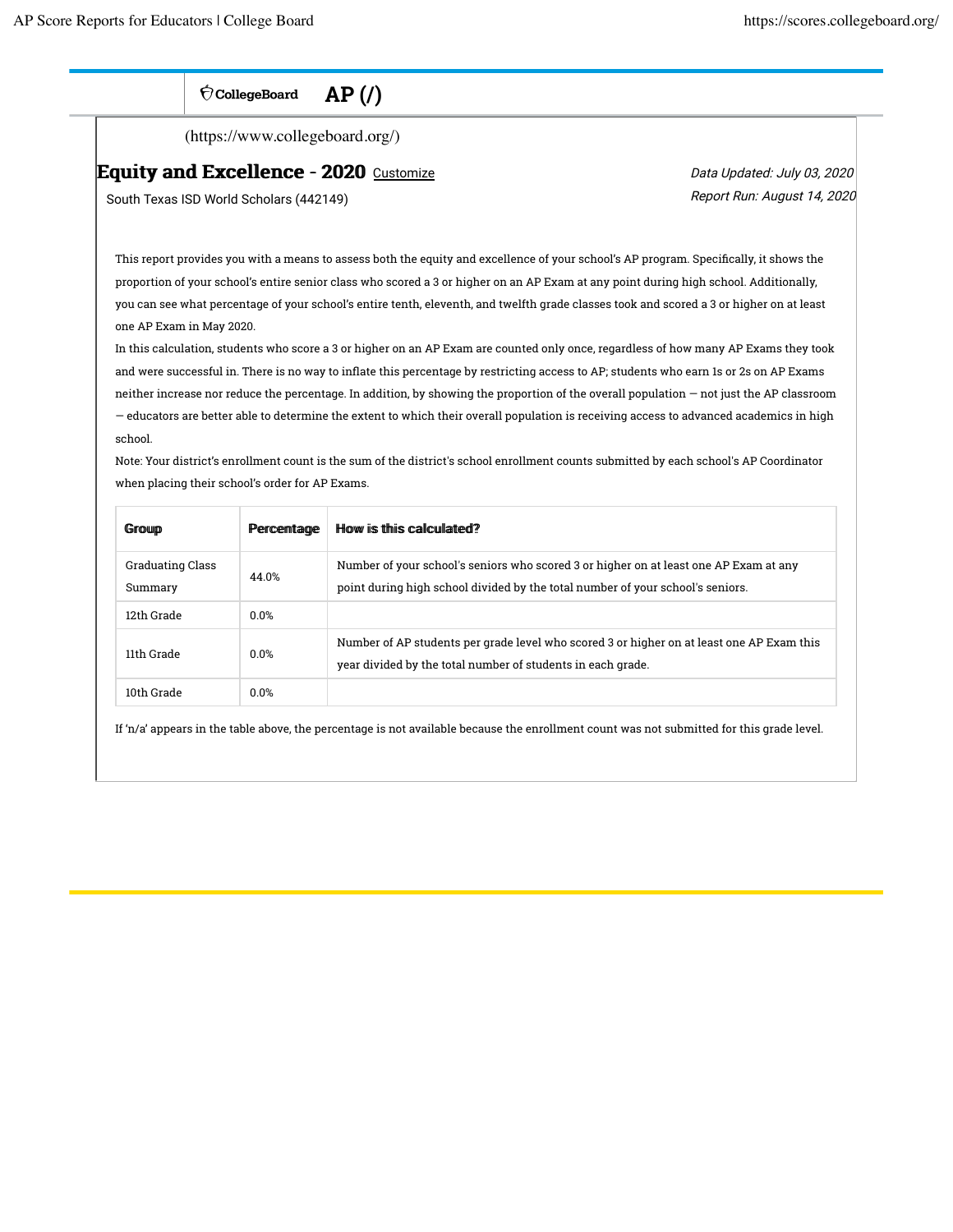$\bigcirc$  CollegeBoard  $AP($ 

(https://www.collegeboard.org/)

#### Equity and Excellence - 2020 Customize

South Texas ISD Medical Professions (446292)

Data Updated: August 04, 2020 Report Run: August 14, 2020

This report provides you with a means to assess both the equity and excellence of your school's AP program. Specifically, it shows the proportion of your school's entire senior class who scored a 3 or higher on an AP Exam at any point during high school. Additionally, you can see what percentage of your school's entire tenth, eleventh, and twelfth grade classes took and scored a 3 or higher on at least one AP Exam in May 2020.

In this calculation, students who score a 3 or higher on an AP Exam are counted only once, regardless of how many AP Exams they took and were successful in. There is no way to inflate this percentage by restricting access to AP; students who earn 1s or 2s on AP Exams neither increase nor reduce the percentage. In addition, by showing the proportion of the overall population — not just the AP classroom — educators are better able to determine the extent to which their overall population is receiving access to advanced academics in high school.

Note: Your district's enrollment count is the sum of the district's school enrollment counts submitted by each school's AP Coordinator when placing their school's order for AP Exams.

| <b>Group</b>                | Percentage | How is this calculated?                                                                                                                                                 |
|-----------------------------|------------|-------------------------------------------------------------------------------------------------------------------------------------------------------------------------|
| Graduating Class<br>Summary | 65.5%      | Number of your school's seniors who scored 3 or higher on at least one AP Exam at any<br>point during high school divided by the total number of your school's seniors. |
| 12th Grade                  | 41 2%      |                                                                                                                                                                         |
| 11th Grade                  | 26.3%      | Number of AP students per grade level who scored 3 or higher on at least one AP Exam this<br>year divided by the total number of students in each grade.                |
| 10th Grade                  | 38.9%      |                                                                                                                                                                         |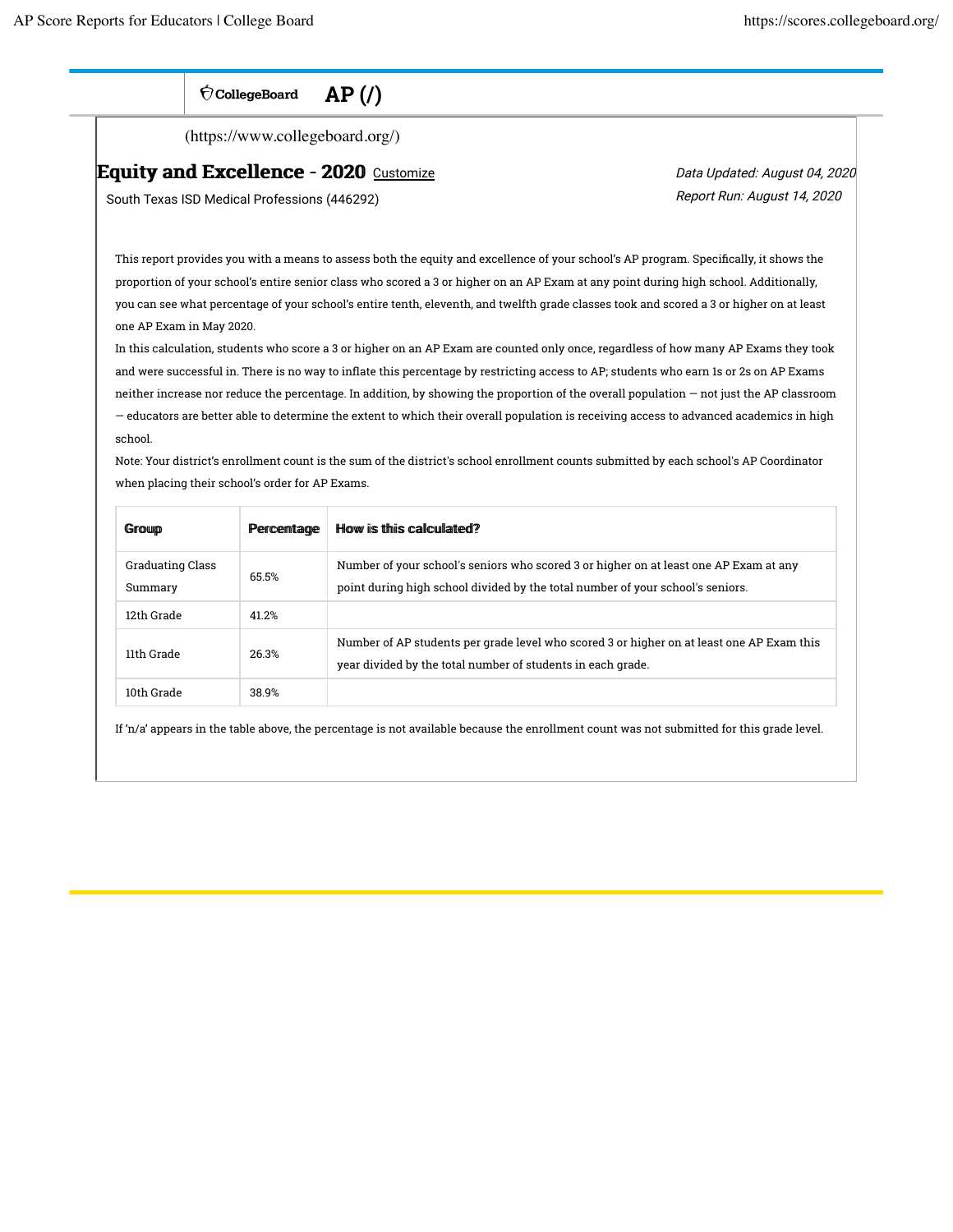$\bigcirc$  CollegeBoard  $AP($ 

(https://www.collegeboard.org/)

## Equity and Excellence - 2020 Customize

South Texas High School for Health Professions (447436)

Data Updated: August 12, 2020 Report Run: August 14, 2020

This report provides you with a means to assess both the equity and excellence of your school's AP program. Specifically, it shows the proportion of your school's entire senior class who scored a 3 or higher on an AP Exam at any point during high school. Additionally, you can see what percentage of your school's entire tenth, eleventh, and twelfth grade classes took and scored a 3 or higher on at least one AP Exam in May 2020.

In this calculation, students who score a 3 or higher on an AP Exam are counted only once, regardless of how many AP Exams they took and were successful in. There is no way to inflate this percentage by restricting access to AP; students who earn 1s or 2s on AP Exams neither increase nor reduce the percentage. In addition, by showing the proportion of the overall population — not just the AP classroom — educators are better able to determine the extent to which their overall population is receiving access to advanced academics in high school.

Note: Your district's enrollment count is the sum of the district's school enrollment counts submitted by each school's AP Coordinator when placing their school's order for AP Exams.

| <b>Group</b>                       | Percentage | How is this calculated?                                                                                                                                                 |
|------------------------------------|------------|-------------------------------------------------------------------------------------------------------------------------------------------------------------------------|
| <b>Graduating Class</b><br>Summary | 63.3%      | Number of your school's seniors who scored 3 or higher on at least one AP Exam at any<br>point during high school divided by the total number of your school's seniors. |
| 12th Grade                         | 36.1%      |                                                                                                                                                                         |
| 11th Grade                         | 42.5%      | Number of AP students per grade level who scored 3 or higher on at least one AP Exam this<br>year divided by the total number of students in each grade.                |
| 10th Grade                         | 26.4%      |                                                                                                                                                                         |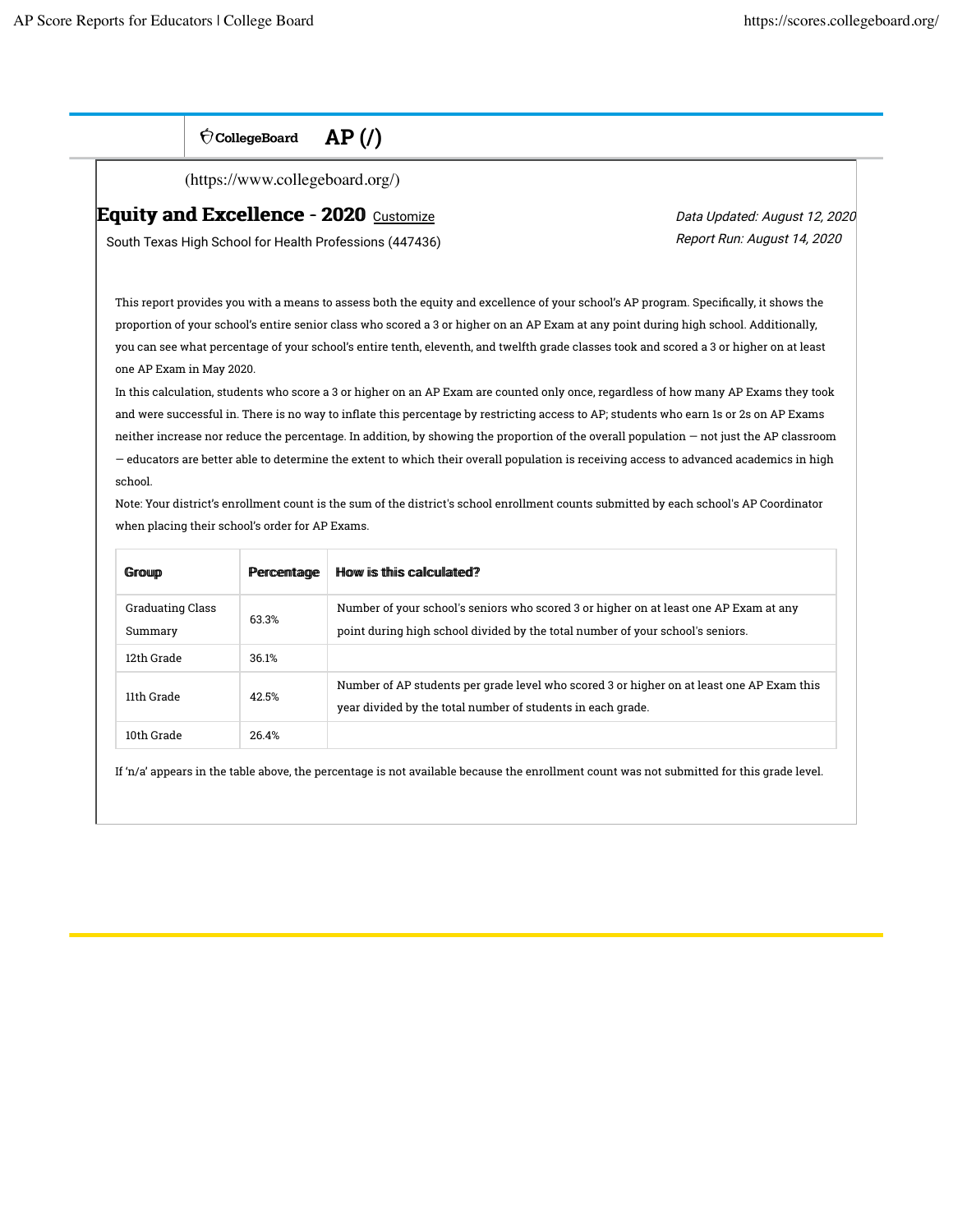$\bigcirc$  CollegeBoard  $AP$  (/)

(https://www.collegeboard.org/)

## Equity and Excellence - 2020 Customize

Science Academy of South Texas (444682)

Data Updated: August 01, 2020 Report Run: August 14, 2020

This report provides you with a means to assess both the equity and excellence of your school's AP program. Specifically, it shows the proportion of your school's entire senior class who scored a 3 or higher on an AP Exam at any point during high school. Additionally, you can see what percentage of your school's entire tenth, eleventh, and twelfth grade classes took and scored a 3 or higher on at least one AP Exam in May 2020.

In this calculation, students who score a 3 or higher on an AP Exam are counted only once, regardless of how many AP Exams they took and were successful in. There is no way to inflate this percentage by restricting access to AP; students who earn 1s or 2s on AP Exams neither increase nor reduce the percentage. In addition, by showing the proportion of the overall population — not just the AP classroom — educators are better able to determine the extent to which their overall population is receiving access to advanced academics in high school.

Note: Your district's enrollment count is the sum of the district's school enrollment counts submitted by each school's AP Coordinator when placing their school's order for AP Exams.

| <b>Group</b>                       | Percentage | How is this calculated?                                                                                                                                                 |
|------------------------------------|------------|-------------------------------------------------------------------------------------------------------------------------------------------------------------------------|
| <b>Graduating Class</b><br>Summary | 79.6%      | Number of your school's seniors who scored 3 or higher on at least one AP Exam at any<br>point during high school divided by the total number of your school's seniors. |
| 12th Grade                         | 36.9%      |                                                                                                                                                                         |
| 11th Grade                         | 49.1%      | Number of AP students per grade level who scored 3 or higher on at least one AP Exam this<br>year divided by the total number of students in each grade.                |
| 10th Grade                         | 27.7%      |                                                                                                                                                                         |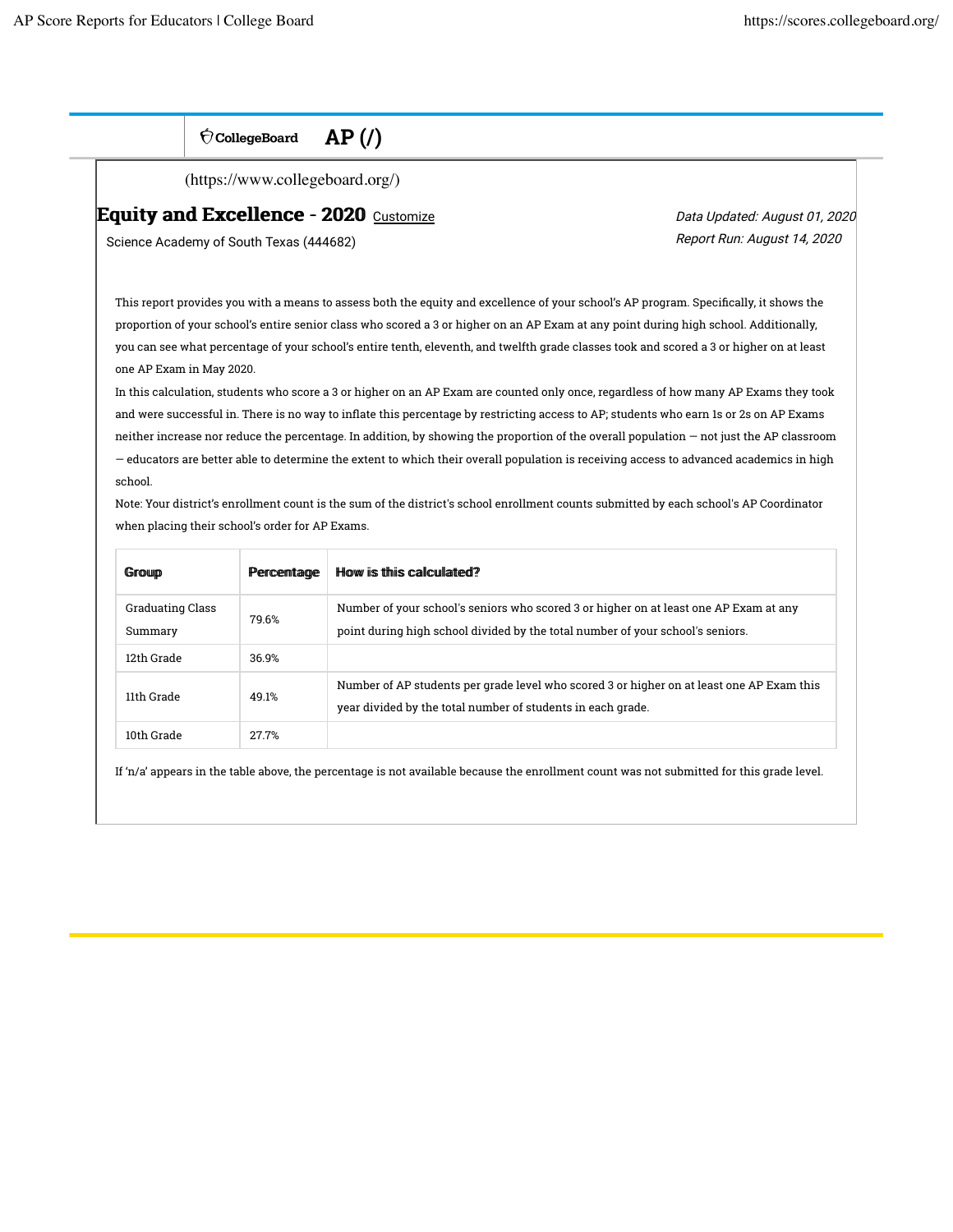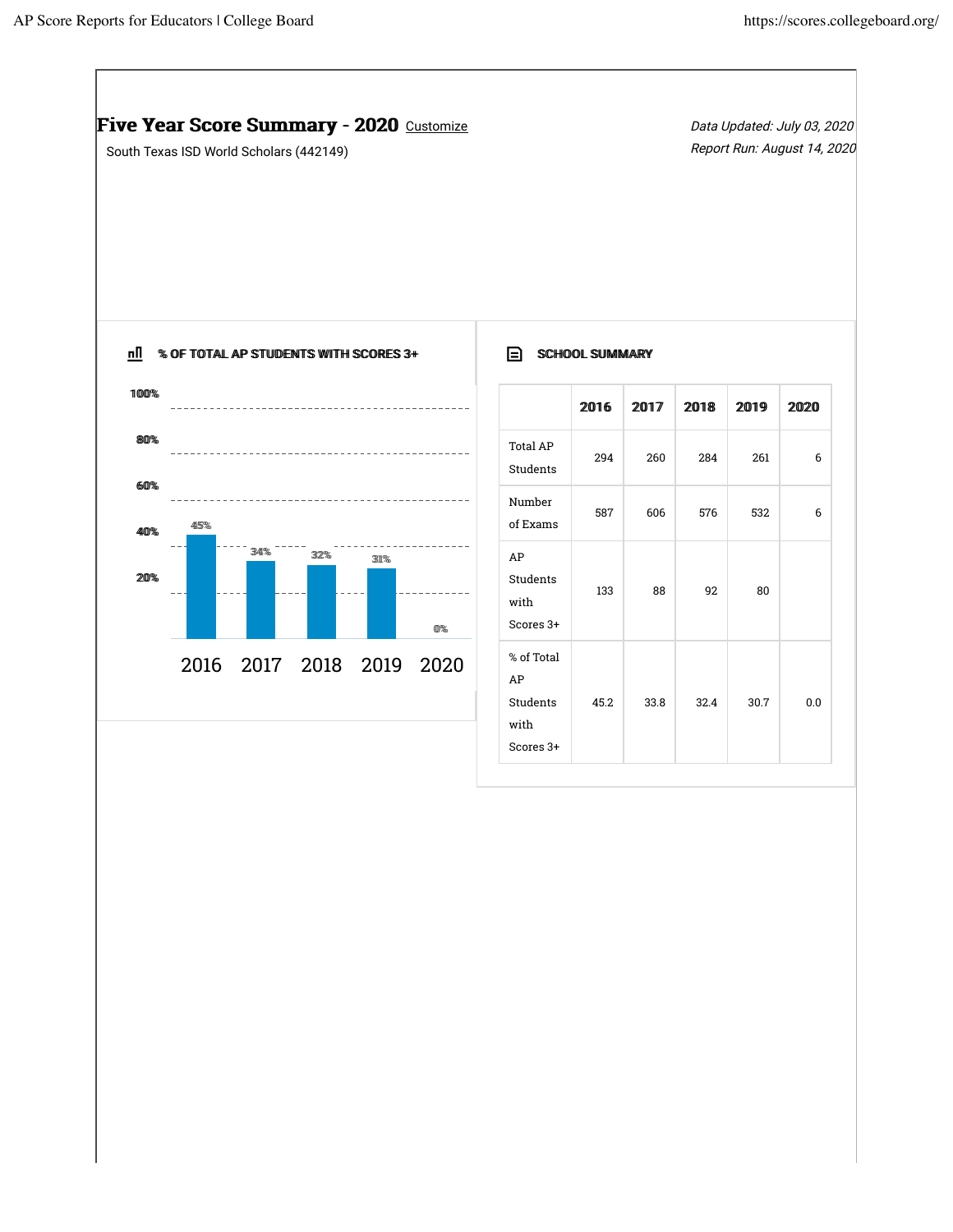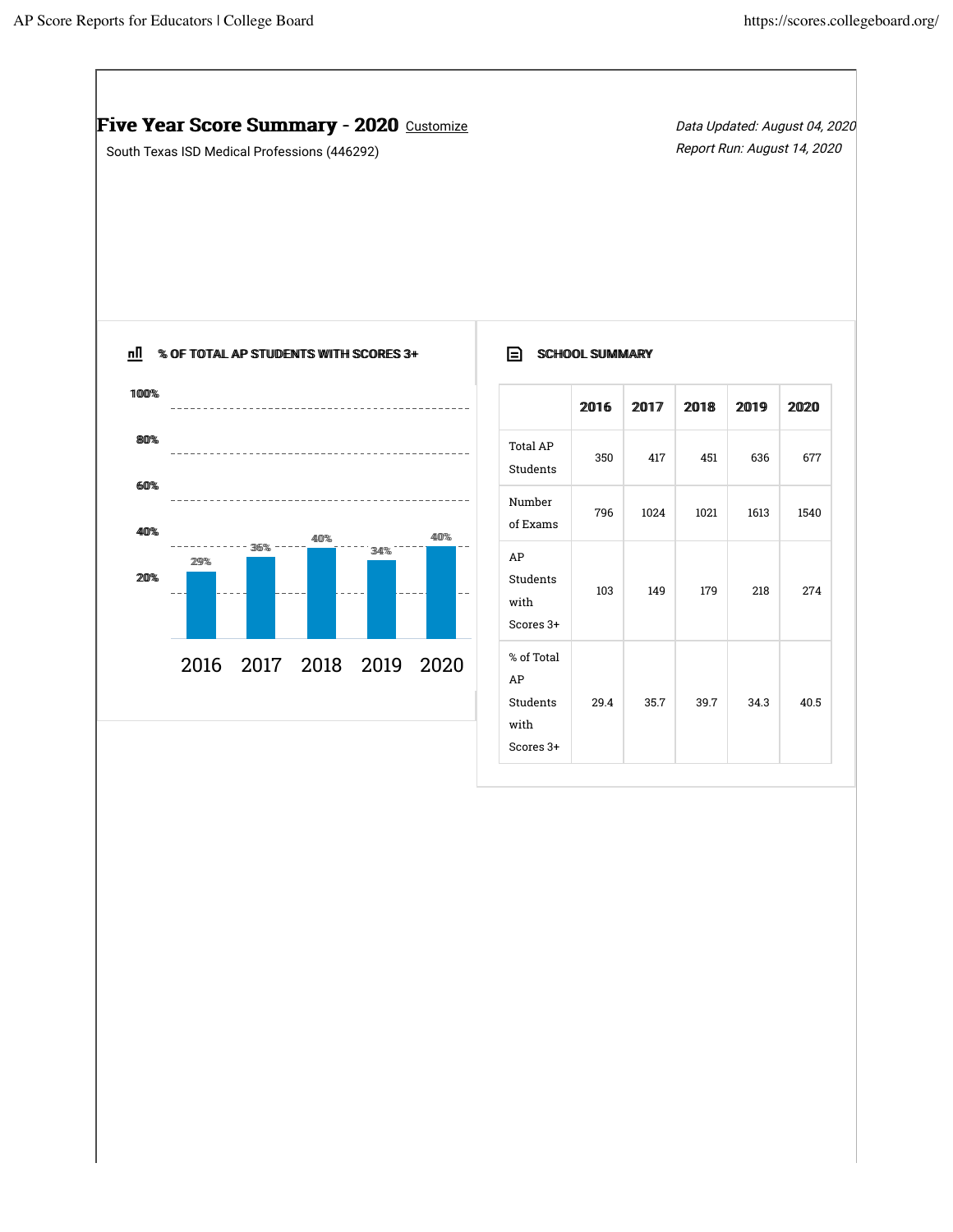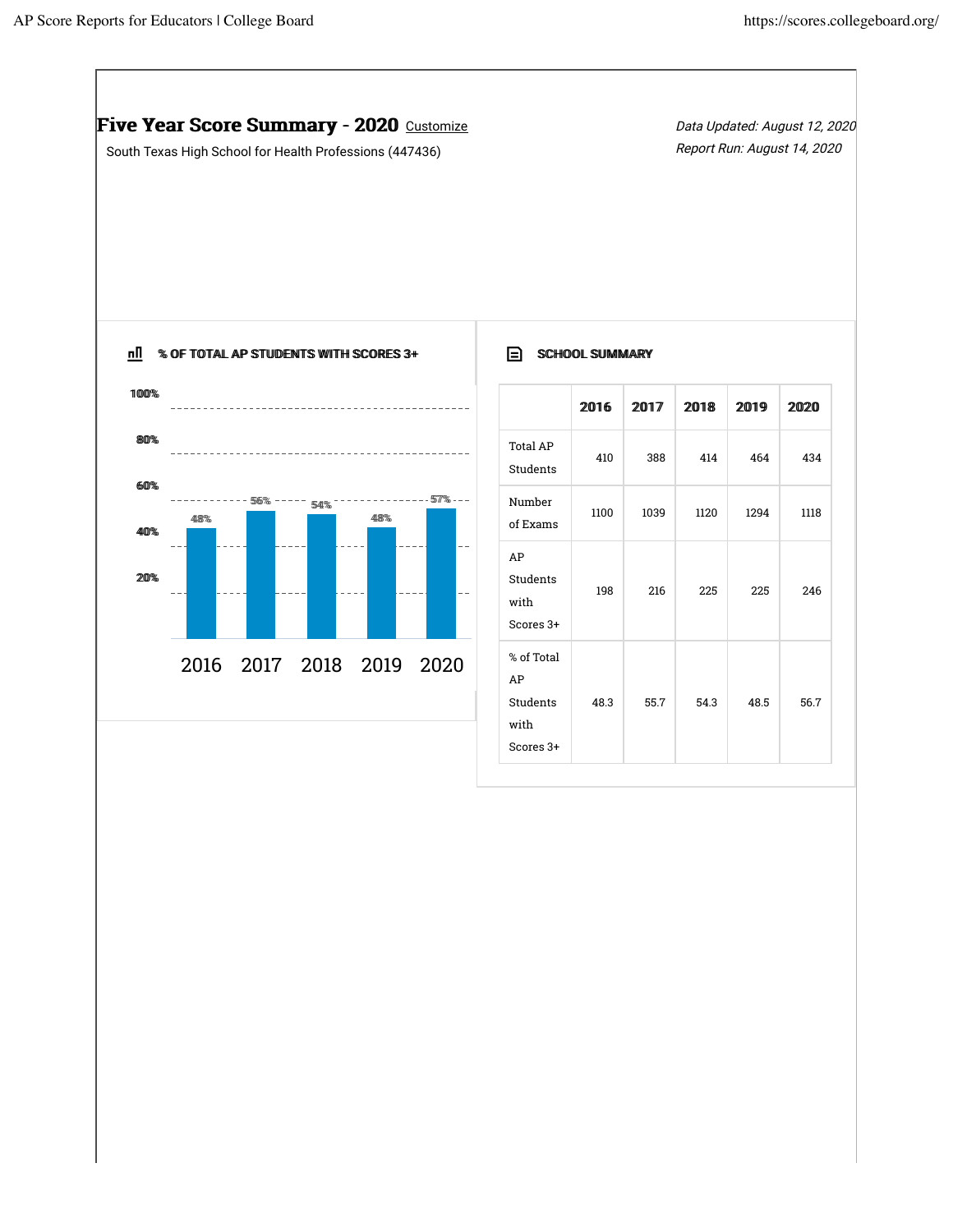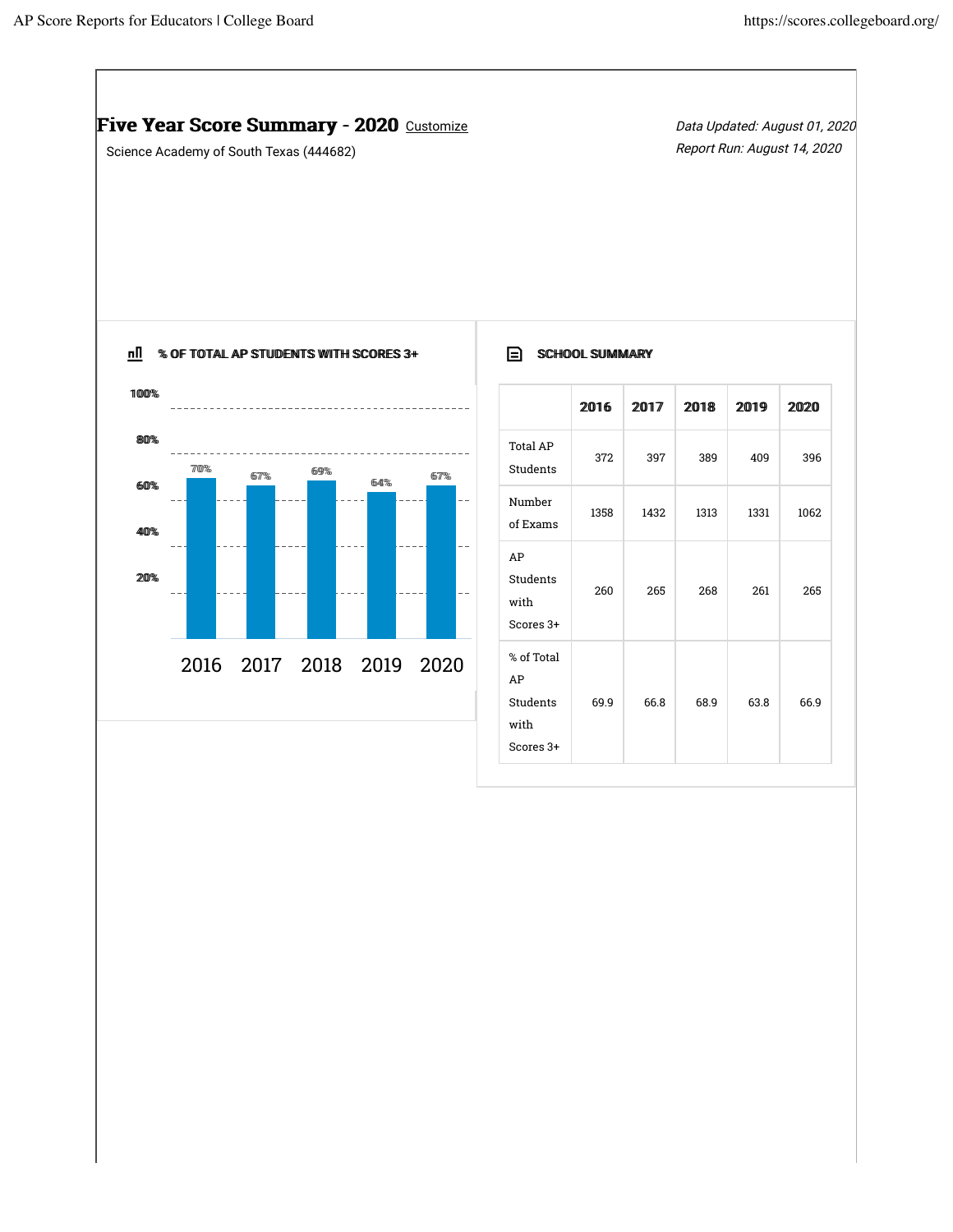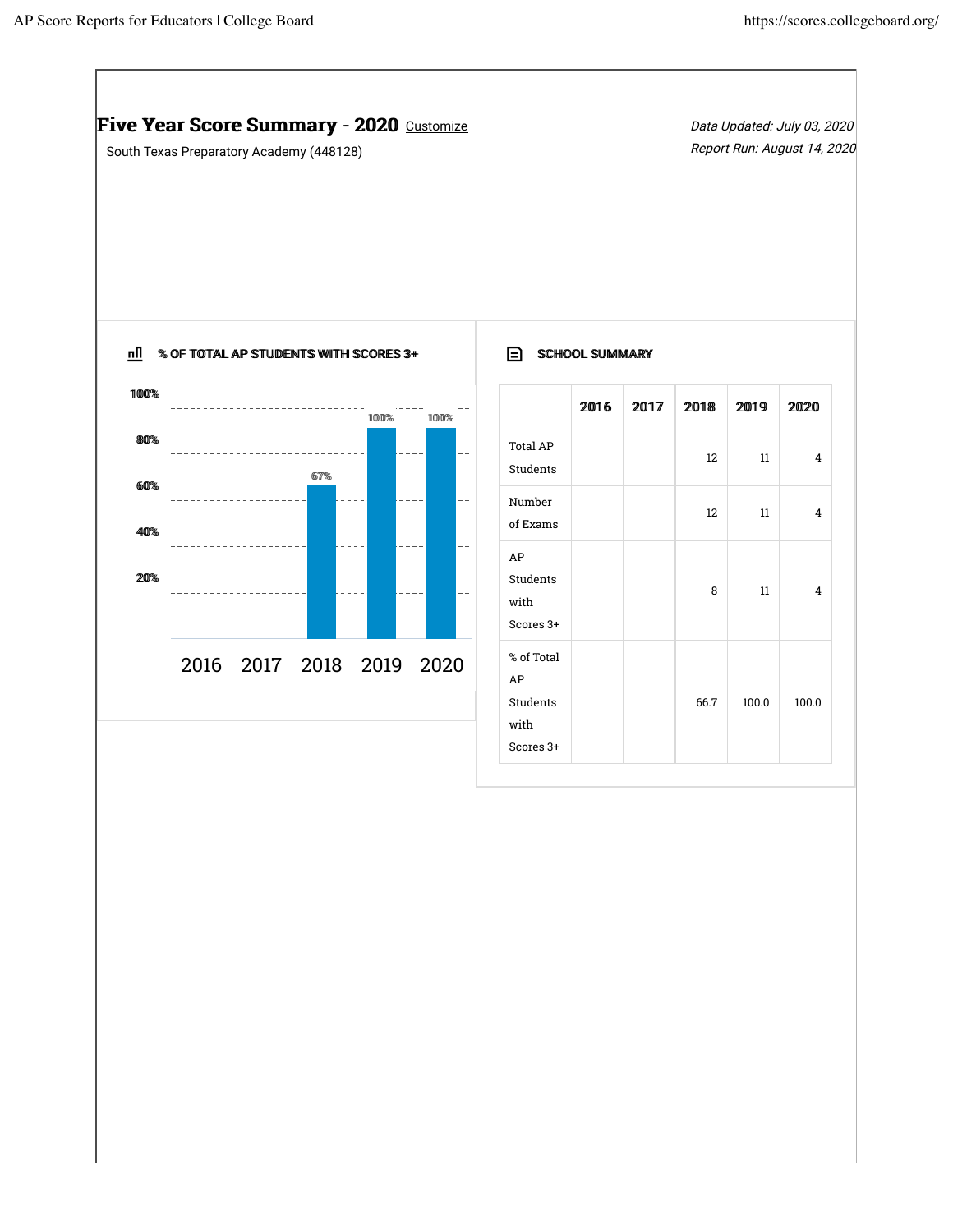